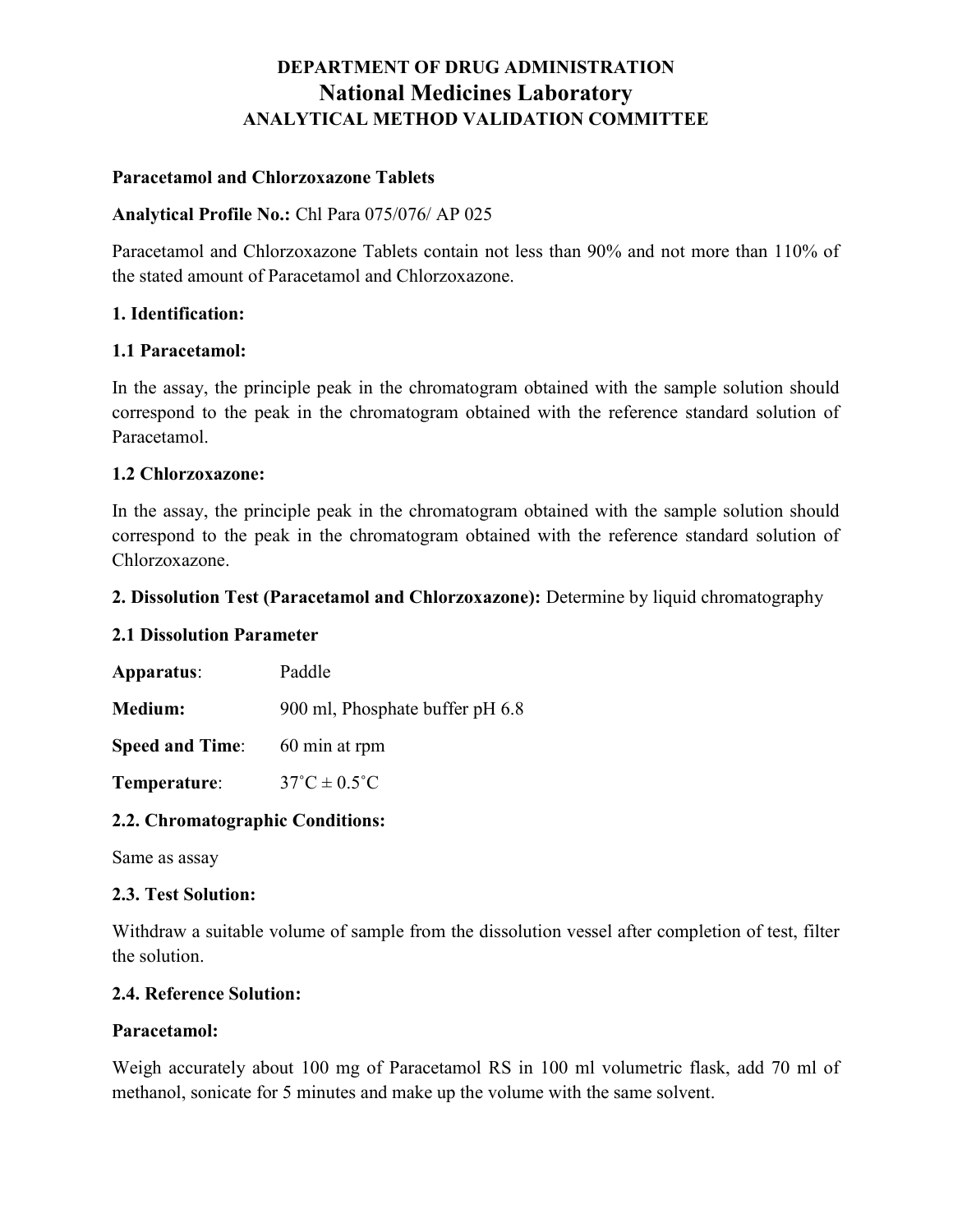# DEPARTMENT OF DRUG ADMINISTRATION National Medicines Laboratory ANALYTICAL METHOD VALIDATION COMMITTEE

## Chlorzoxazone:

Weigh accurately about 100 mg of Chlorzoxazone RS in 100 ml volumetric flask, add 70 ml of methanol, sonicate for 5 minutes and make up the volume with the same solvent.

Filter the resulting standard and sample solution through 0.22  $\mu$ m Nylon membrane filter.

Final solution: Pipette 2 ml of Paracetamol and Chlorzoxazone reference solution in 100 ml volumetric flask and dilute with dissolution medium.

# 2.5 Procedure:

Inject 20 µl of standard and sample solution separately and obtain the respective chromatogram. The test is not valid unless the column efficiency is not less than 2000 theoretical plates, tailing factor is not more than 2.0 and the relative standard deviation for replicate injections is not more than 2.0% and resolution between two peaks should be not less than 2. Measure the peak responses. Calculate the % release of Paracetamol and Chlorxazone.

# 3.9 Limit:

D. NLT 70 % of the stated amount of paracetamol and chlorzoxazone.

# 4. Assay (Paracetamol and Chlorzoxazone):

# 4.1 Chromatographic system

| Column                      |  | C18, $(250*4.6$ mm), 5 µm                                                                                                                                                           |
|-----------------------------|--|-------------------------------------------------------------------------------------------------------------------------------------------------------------------------------------|
| <b>Flow rate</b>            |  | $1.5$ ml/min                                                                                                                                                                        |
| Wavelength                  |  | $271$ nm                                                                                                                                                                            |
| <b>Injection volume</b>     |  | $20 \mu l$                                                                                                                                                                          |
| Detector:                   |  | UУ                                                                                                                                                                                  |
| <b>Column tempertature:</b> |  | Ambient                                                                                                                                                                             |
|                             |  | $\mathbf{1} \cdot \mathbf{1}$ $\mathbf{1} \cdot \mathbf{1}$ $\mathbf{1} \cdot \mathbf{1}$ $\mathbf{1} \cdot \mathbf{1}$ $\mathbf{1} \cdot \mathbf{1}$ $\mathbf{1} \cdot \mathbf{1}$ |

Mobile phase: Acetonitrile: Buffer (65:35)

Buffer (Phosphate buffer pH 3.0

# 4.2 Test Solution:

Weigh individually 20 tablets and crush the tablet into fine powder. Weigh accurately a quantity of powder equivalent to 100 mg of Chlorzoxazone, add 70 ml of methanol, sonicate for 15 minutes and dilute to 100 ml with same solvent, filter. Dilute 2 ml of resulting solution to 100 ml with mobile phase.